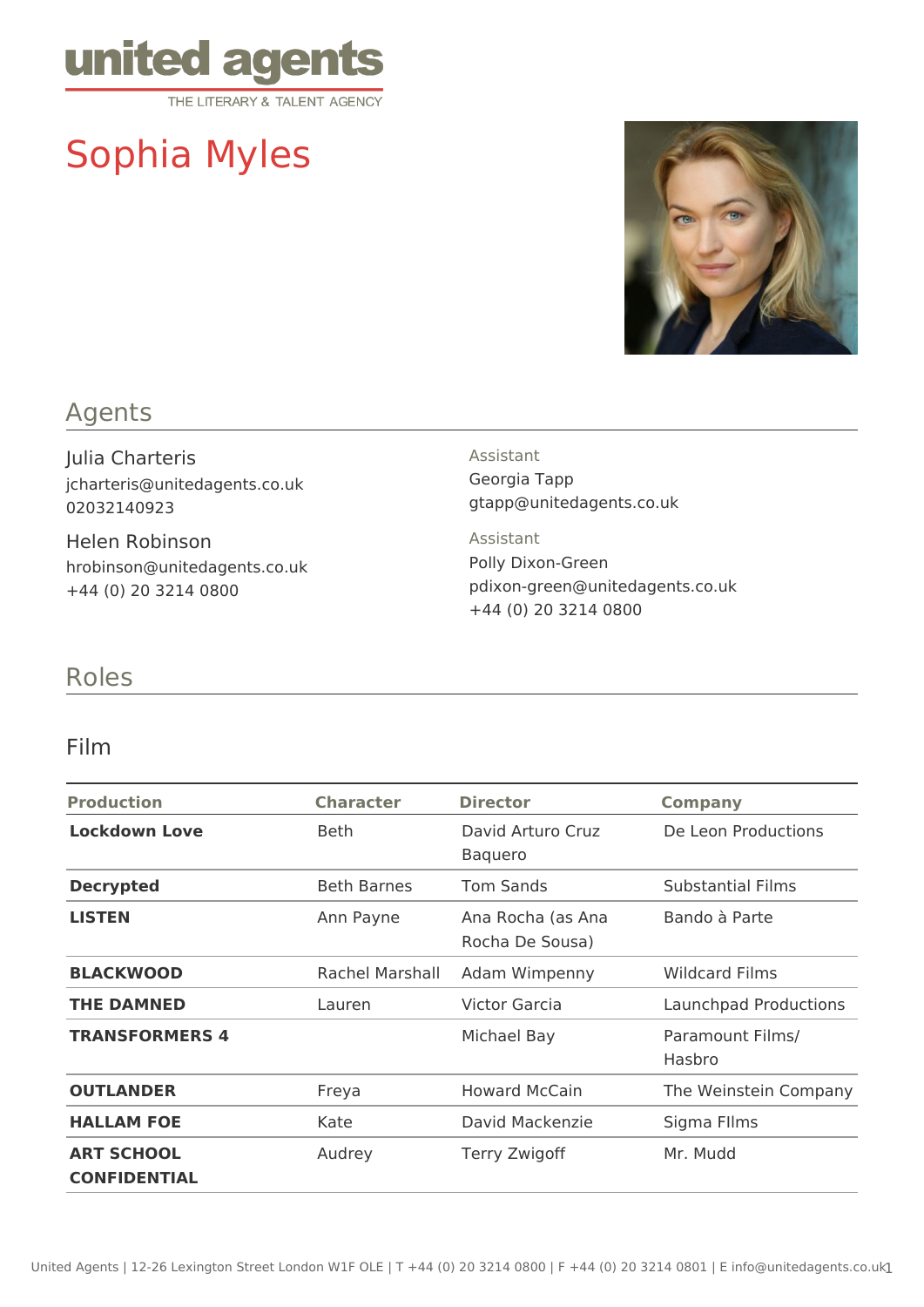| <b>Production</b>         | <b>Character</b>      | <b>Director</b> | <b>Company</b>                |
|---------------------------|-----------------------|-----------------|-------------------------------|
| <b>TRISTAN AND ISOLDE</b> | <i>Isolde</i>         | Kevin Reynolds  | Apollo Media                  |
| <b>THUNDERBIRDS</b>       | Lady Penelope         | Jonathan Frakes | <b>Working Title/Universa</b> |
| <b>UNDERWORLD</b>         | Erika                 | Len Wiseman     | Lakeshore<br>Entertainment    |
| <b>ABDUCTION CLUB</b>     | Anne                  | Stefan Schwartz | Pathe                         |
| <b>FROM HELL</b>          | Victoria<br>Abberline | Hughes Bros.    | 20th Century Fox              |
| <b>MANSFIELD PARK</b>     | Susan                 | Patricia Rozema | Buena Vista<br>Int/Miramax    |

## **Other**

| <b>Production</b>       | <b>Character</b> | <b>Director</b> | <b>Company</b> |
|-------------------------|------------------|-----------------|----------------|
| A SUNNY MORNING (SHORT) | Grace            | Jacob Proctor   | Soho Theatre   |

# Stage

| <b>Production</b>               | <b>Character</b>                     | <b>Director</b>               | Company        |
|---------------------------------|--------------------------------------|-------------------------------|----------------|
| <b>UTOPIA</b>                   |                                      | Max Roberts, Steve<br>Marmion | Soho Theatre   |
| THE FOUR ALICE<br><b>BAKERS</b> | Alice May/Rowan Baker Bill Alexander |                               | Birmingham Rep |

## Television

| <b>Production</b>                                                        | <b>Character</b>                      | <b>Director</b>     | <b>Company</b>           |
|--------------------------------------------------------------------------|---------------------------------------|---------------------|--------------------------|
| <b>A VERY BRITISH</b><br><b>SCANDAL: THE</b><br><b>DUCHESS OF ARGYLL</b> | Louise Campbell,<br>Duchess of Argyll | Anne Sewitsky       | <b>BBC One</b>           |
| A DISCOVERY OF<br><b>WITCHES S1 - 2</b>                                  | Rebecca Bishop                        | Various             | Bad Wolf for Sky         |
| <b>CROSSING LINES</b>                                                    | Dr Anna Clarke                        | <b>Bill Eagles</b>  | Tandem<br>Communications |
| <b>OUR ZOO</b>                                                           | Lady Katherine<br>Longmore            | Various             | <b>BBC</b>               |
| <b>SPOOKS</b>                                                            | <b>Beth</b>                           | Michael Caton-Jones | <b>Kudos Productions</b> |
| <b>MOONLIGHT</b>                                                         | <b>Beth Turner</b>                    | Rod Holcomb         | <b>Warner Brothers</b>   |
| <b>DRACULA</b>                                                           | Lucy                                  | <b>Bill Eagles</b>  | Granada                  |